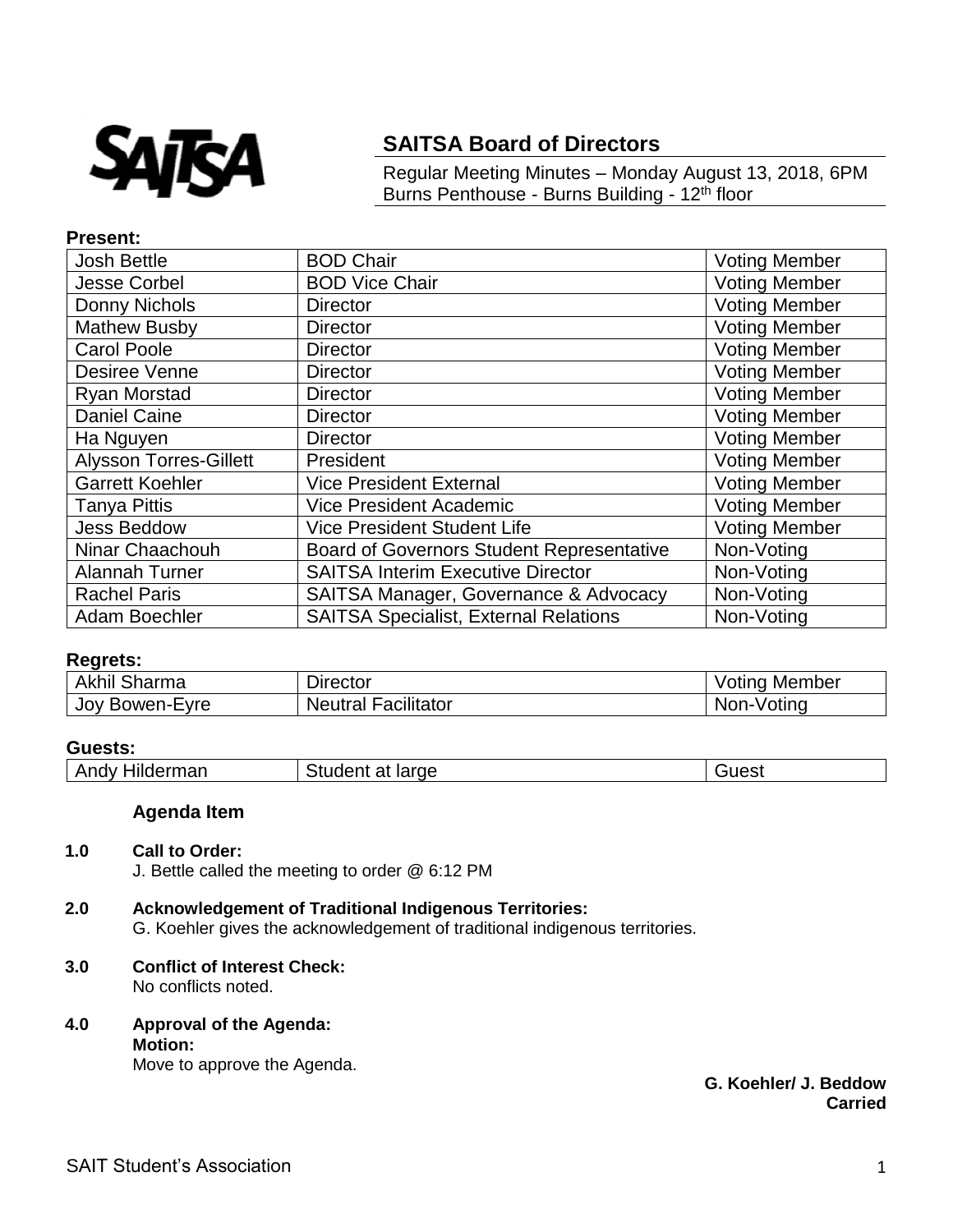# **5.0 Adoption of Minutes:**

# **5.1 Regular Meeting of the Board from July 9, 2018**

H. Nguyen notes that she did not oppose the motion in item 10.2.

### **Motion:**

Move to approve the minutes with the noted amendment to item 10.2.

**H. Nguyen/ C. Poole Carried**

# **6.0 In-Camera:**

**Motion:**

Move to go In-Camera without guests, with the exception of Interim ED Alannah Turner.

**A. Torres-Gillett/ J. Bettle Carried**

#### **Motion:**

Move to go out of Camera.

**D. Venne/ G. Koehler Carried**

# **7.0 Individual Reports:**

- **7.1 President:** Report as submitted.
- **7.2 Vice President External:** Report as submitted.
- **7.3 Vice President Academic:** Report as submitted.
- **7.4 Vice President Student Life:** Report as submitted.
- **7.5 Board of Governors Student Representative:** Report as submitted.
- **7.6 Executive Director – Interim:** No report.

### **8.0 Committee Reports:**

### **8.1 Campus Life Committee:**

J. Beddow reports that the committee is still headed towards dissolution.

## **8.2 Finance Committee:**

A. Torres-Gillett reports that the committee has met to discuss the SAITSA budget since the last BOD meeting.

# **8.3 Governance Committee:**

A. Torres-Gillett reports that the committee met today to discuss the bylaws being brought forward and the Elections policies and procedures.

# **8.4 Advocacy Committee:**

G. Koehler reports that the committee has met twice since the last meeting of the BOD. Recommending dissolution of the committee later in the agenda.

# **8.5 Student Expansion Advisory Committee:** No report.

### **9.0 Action Items:**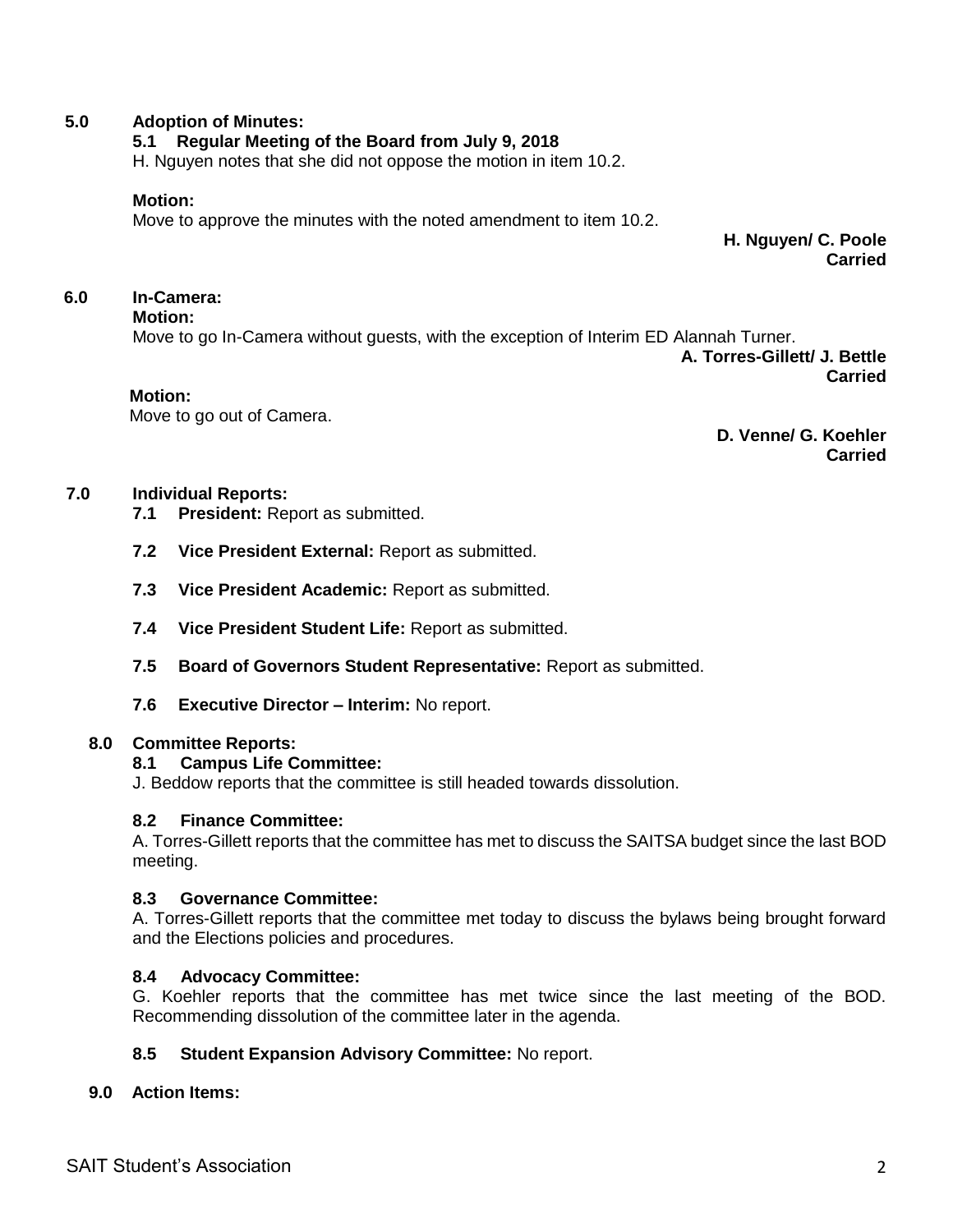# **9.1 Advocacy Committee Goals Update:**

G. Koehler reports that the committee is recommending dissolution later on in the agenda.

# **9.2 Marketing Update:**

A. Torres-Gillett reports that the SAITSA Marketing and Communications department have indicated that the rebrand will not be a focus until October. Further, A. Torres-Gillett reported that she has discussed the SAITSA rebrand with faculty in the school of business and they are open to potentially including the SAITSA logo as a project within the course curriculum. As this opportunity is time sensitive, she will be meeting with the SAITSA Marketing Manager to discuss including students in this project.

# **10.0 Business Items:**

### **10.1 Budget 2018-19**

## **Motion:**

Move to amend the agenda, Budget 2018-19 will become item 11.3 and In-Camera will become item 11.4.

> **A. Torres-Gillett/ G. Koehler Carried**

# **10.2 EC Goals**

**Motion:**

Move to approve the EC 2018-19 EC goals.

**H. Nguyen/ C. Poole Abstentions: A. Torres-Gillett, G. Koehler, T. Pittis, J. Beddow Carried**

D. Nichols left the meeting @ 8pm.

### **10.3 Dissolution of Advocacy Committee Motion:**

Move to dissolve the Advocacy Committee.

**G. Koehler/ J. Beddow Carried**

### **Motion:**

Move to take a 10 minute recess.

**J. Bettle/ G. Koehler Carried**

# **11.0 Information**/**Discussion:**

### **11.1 Bylaws**

R. Paris introduces the revised Bylaws.

\*Action Item: Develop policies and procedures at the Governance Committee around acknowledging Treaty 7 Traditional Territories.

### **Motion:**

Move to propose an amendment to the Bylaws for the membership's consideration at the Special meeting of the members, a rewording of bylaw 6.5 D (i) which states "In extraordinary circumstances,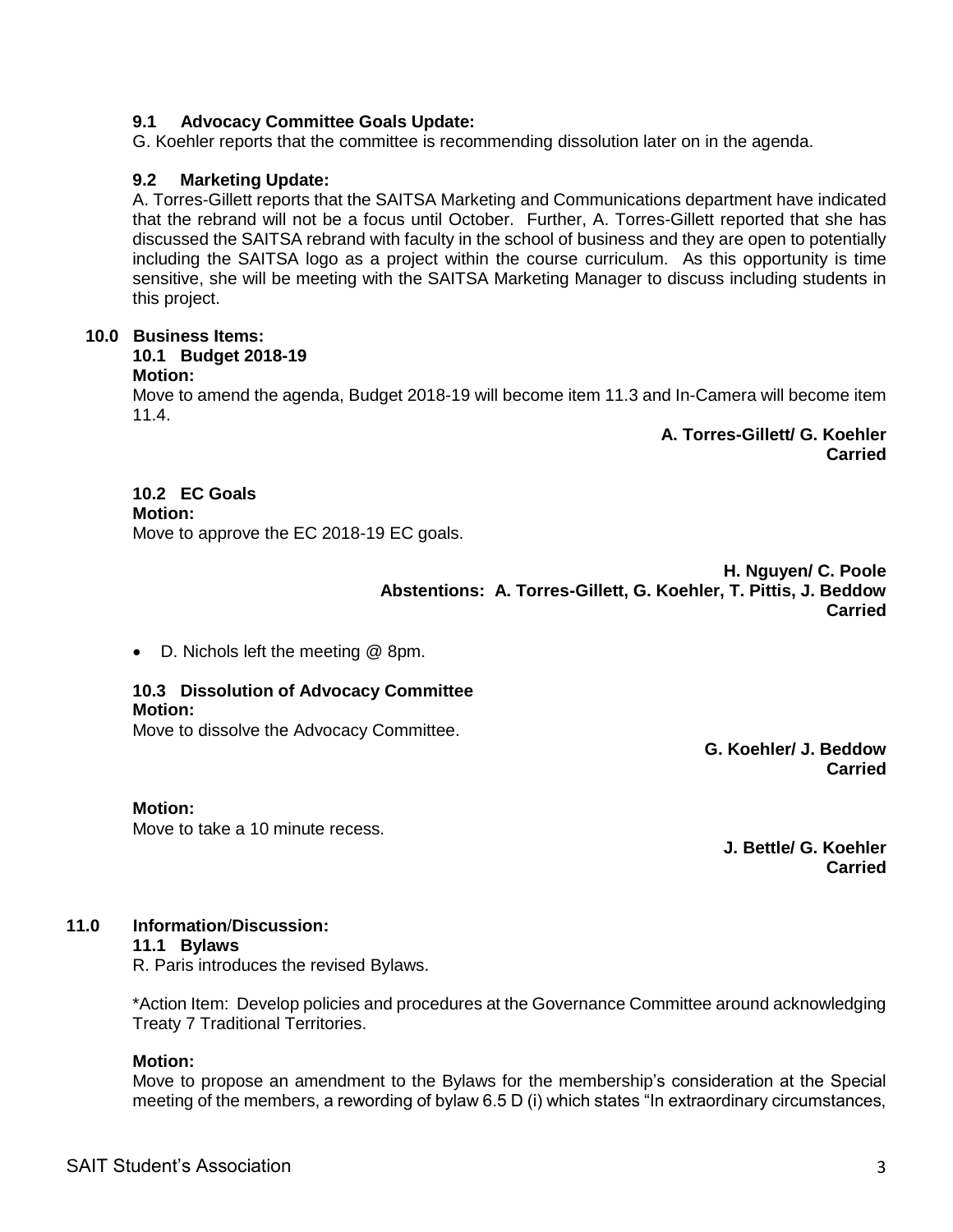**11.2 Elections Policies**

they may take action in regards to the Executive Director and call a special meeting of the Board to

Move to recommend the Bylaws as amended for approval at the Special Meeting of the members

**Motion:**

**Motion:**

**Motion:**

**11.3 Budget 2018-19** 

Move to go out of Camera.

Move to accept the Elections Policies as presented.

**R. Molstad/ C. Poole Carried**

**G. Koehler/ M. Busby Carried**

**H. Nguyen/ J. Beddow Carried**

**J. Corbel/ M. Busby Carried**

# SAIT Student's Association 4 and 2008 12 and 2008 12 and 2008 12 and 2008 12 and 2008 12 and 2008 12 and 2008 12 and 2008 12 and 2008 12 and 2008 12 and 2008 12 and 2008 12 and 2008 12 and 2008 12 and 2008 12 and 2008 12 a

**6.0 Questions/Adjournment: Motion:**

**11.4 In-Camera**

Move to go In-Camera.

**Motion:**

Move to approve the 2018-19 SAITSA Budget as presented.

**Motion:**

Move to go In-Camera to discuss the Budget.

**Motion:**

 **Motion:** 

on August 20, 2018.

Move to take a two minute recess.

A. Torres-Gillett left the meeting.

discuss discipline or termination".

**J. Bettle/ G. Koehler**

**R. Molstad/ M. Busby Opposed: A. Torres-Gillett**

**J. Bettle/ C. Poole**

**Carried**

**Carried**

**Abstentions: D. Venne, A. Torres-Gillett, G. Koehler**

**Carried**